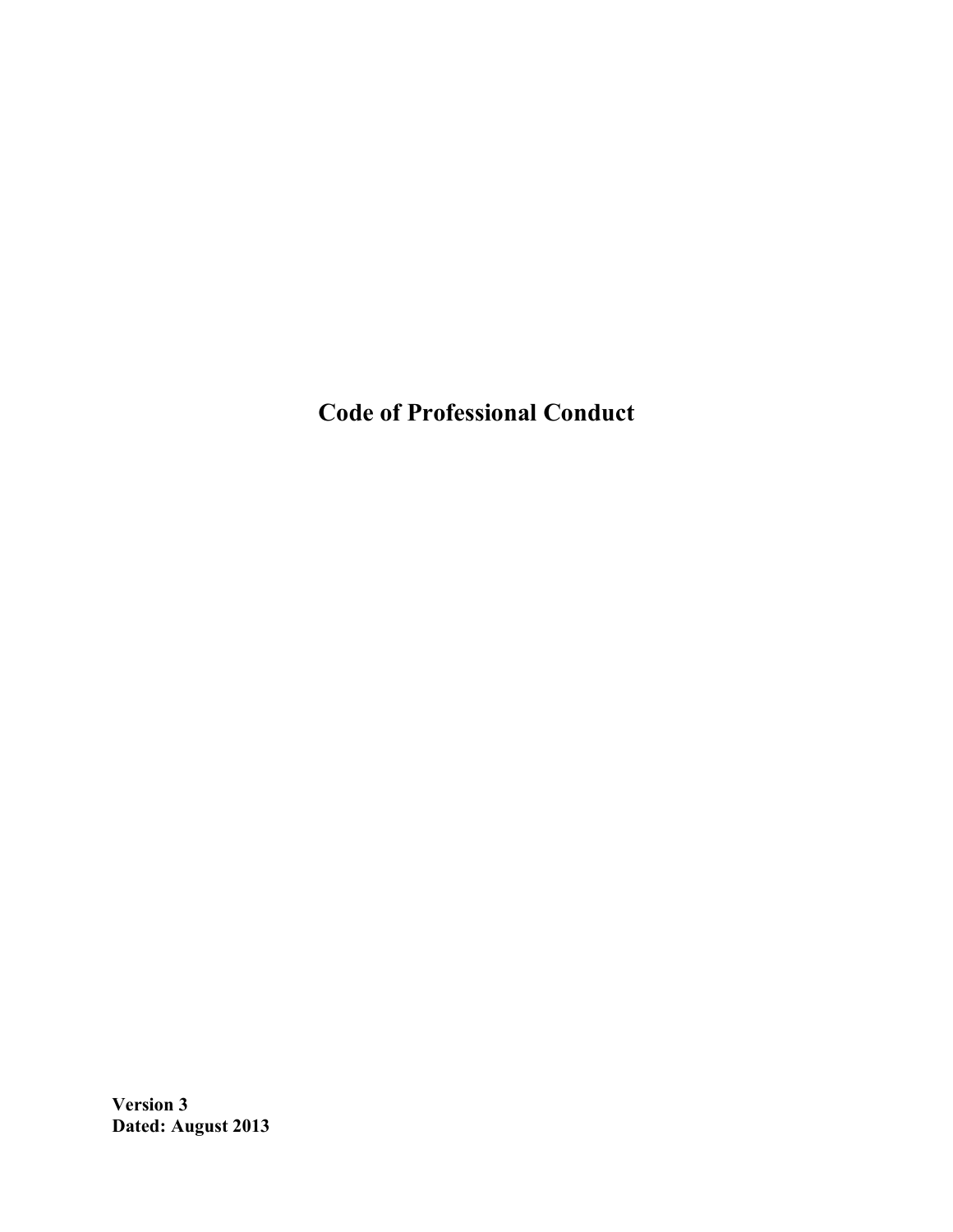# **Purpose of Code of Professional Conduct**

The Insurance Managers Association of Cayman ( $\ddot{\text{o}}$ IMAC $\ddot{\text{o}}$ ) has issued this Code of Conduct in order to assist its *(Full)* Members to meet high standards of professionalism and ethics.

IMAC was founded to promote the development of the Industry and the three pillars of this development are - Integrity, Innovation and Intellect. The Code of Conduct was developed to strengthen these objectives and provides guidance as to the standards expected of every Full Member.

All Full Members should therefore adhere to the Code of Conduct.

Full Members are those members subscribed to the Company and are listed in the Register of Members. Members are corporate and therefore references to "Members" shall by extension apply to the employees of those members.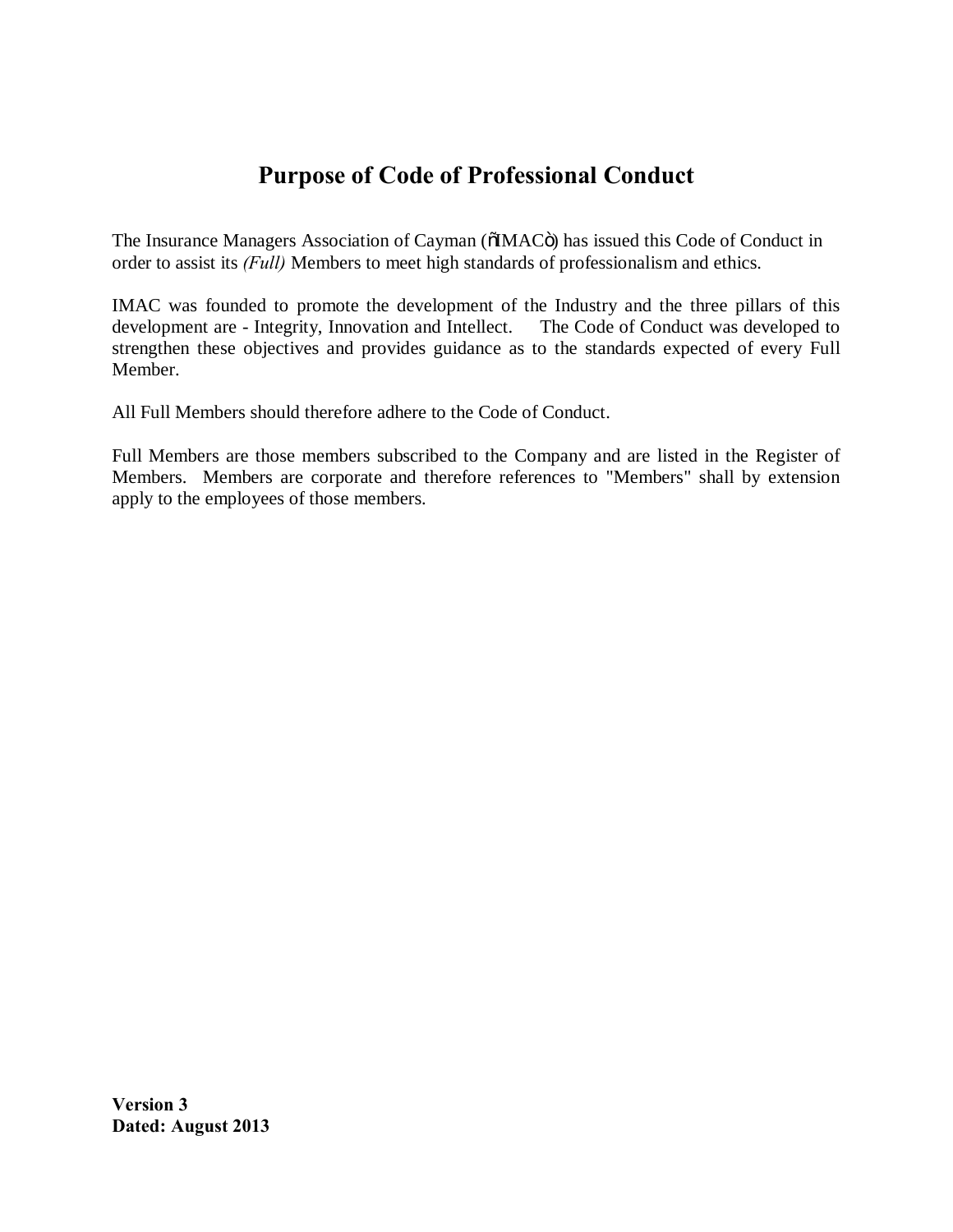# **CODE OF PROFESSIONAL CONDUCT – FULL MEMBERS**

## **A MEMBER SHOULD:**

### **A. Seek continually to maintain and improve their professional knowledge, skills, and competence.**

**Rule 1** On-going professional education is a minimum obligation for every Member. Members shall maintain a high level of expertise in the insurance and risk management fields they serve. The Executive Committee does not set specific continuing educational standards, nor does it currently require that a Member provide regular evidence of ongoing education. Rather, it is the responsibility of each Member to decide which continuing education path will satisfy this rule.

Toward fulfilment of this rule, the Executive Committee recommends (but does not require) that Members participate in IMAC and/or other industry training sessions.

### B. **Obey all laws and regulations, and should avoid any conduct or activity that would cause unjust harm to others**.

**Rule 2.1** A Member shall exercise the utmost good faith in the conduct of business or professional activities. A Member shall not engage in any business practice or activity designed to restrict fair competition with the exception of a Member participation in a legally enforceable covenant not to compete or similar activity allowed by law. A Member shall not wilfully misrepresent or conceal any fact or information, or fail to furnish any fact or information that is material to the business or professional activity.

**Rule 2.2** A Member shall not allow the pursuit of financial gain or other personal benefit to interfere with the exercise of sound professional judgment and skills.

**Rule 2.3:** A Member shall support the development, improvement, and enforcement of laws, regulations, and codes that will foster competence and ethical conduct within the insurance industry and benefit the public. Members should remain informed of, uphold and not violate any policy, rule, law, or regulation relating to professional activities within the country in which business is being conducted. Members shall also adhere to Statements of Principal and Guidance issued by Regulatory authorities in the Cayman Islands.

### C. **Aspire to raise the professional and ethical standards of the insurance and risk management profession**.

**Rule 3.1** A Member shall encourage and assist others to enhance their professional competence.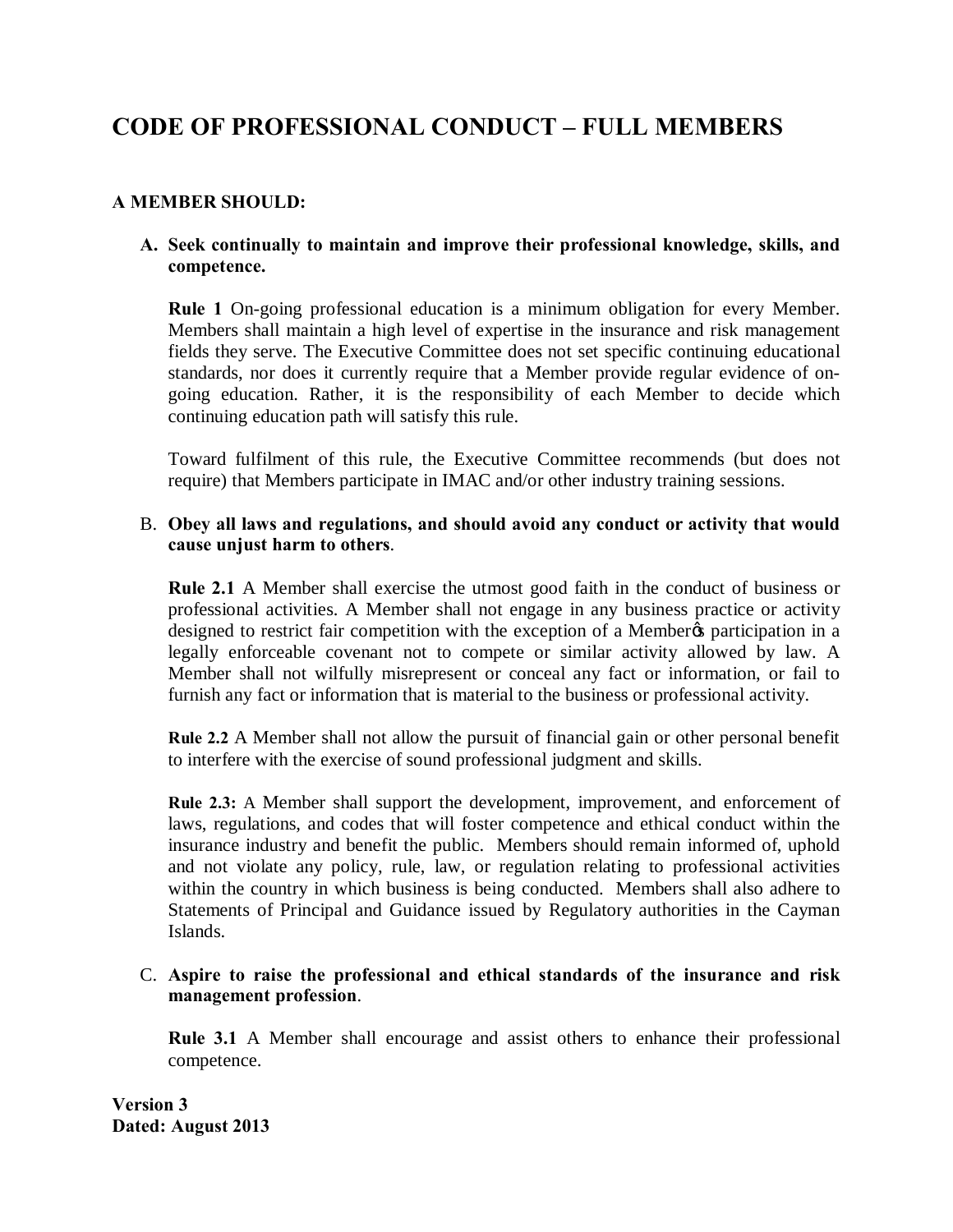**Rule 3.2** A Member shall support the development, improvement, and enforcement of laws, regulations, and codes that will foster competence and ethical conduct on the part of all insurance managers and benefit the public.

**Rule 3.3** A Member shall not withhold information or assistance officially requested by an appropriate regulatory authorities who are investigating or prosecuting any alleged violation of laws or regulations.

### D. **Strive to establish and maintain dignified and honourable relationships with those whom they serve, with fellow insurance professionals, and with members of other professions**.

**Rule 4.1** Members must treat as confidential all information obtained by or entrusted to them in the course of their professional duties, unless otherwise required by law or as necessary to complete their professional work.

**Rule 4.2** In any given circumstance, a Member should accurately represent his or her ability to provide the amount or quality of professional services required. When a client requests or when issues lie outside the expertise of a Member, he or she must seek counsel of other professionals to ensure the necessary quality of professional service.

## **E. Avoid conflict between his personal interests, or the interests of any associated company or person, and his duties to the company.**

**Rule 5.1** Members should have regard to the principles of good corporate governance, as it is reasonable and appropriate. This includes implementation of appropriate internal controls and division of responsibilities.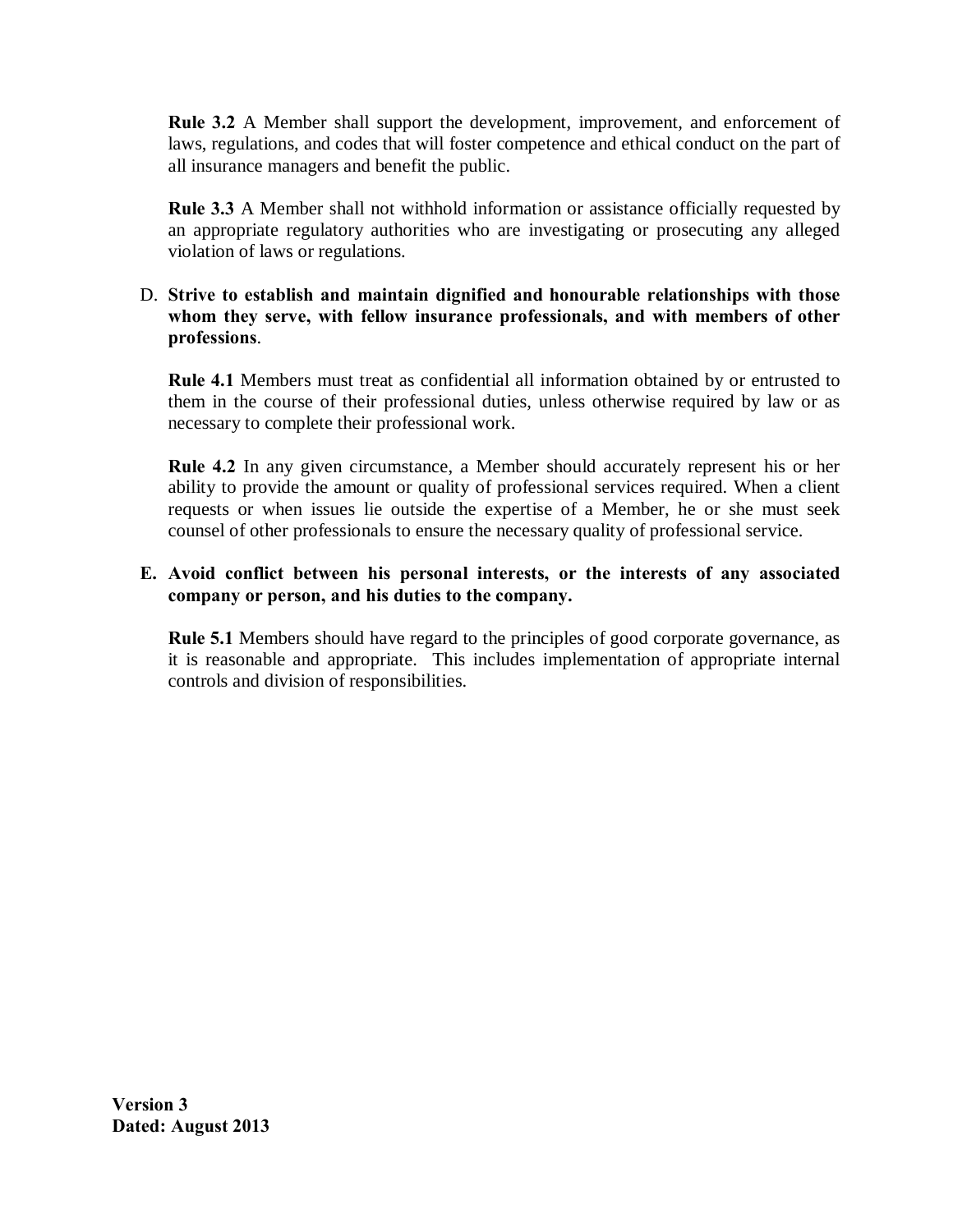# **DISCIPLINARY PROCEDURES**

The Executive Committee of IMAC reserves the power to apply penalties, suspend or revoke the membership or approve other penalties as stated in IMAC $\alpha$  Articles of Association.

Violations involving criminal conviction may subject a Member to automatic suspension without the procedural steps that may otherwise be involved, because the conviction itself is objective evidence of a Rule violation

In addition, violations of the terms outlined in Section 6 of IMAC $\alpha$ s Articles of Association gives cause for automatic termination. This section states that:

## *A person shall ipso facto cease to be a Member of the Company:*

- *(a) if he at any time shall cease to be eligible for Membership in accordance with the requirements of Article 5(a);*
- *(b) if the Executive Committee determines, after giving the Member an opportunity to be heard and, if the Executive Committee determines it to be appropriate, an opportunity to remedy any conduct complained of, that the Member has been in breach of the spirit or intent of the objects of the Company as set out in its Memorandum of Association to the extent that he should cease to be Member of the Company and has given notice of such determination to the Member;*
- *(c) if being a corporation or partnership, a receiver is appointed in respect of its affairs, or it makes any arrangement or composition with its creditors generally or has a compulsory winding up order made against it or passes a resolution requiring it to be wound up voluntarily;*
- *(d) if an individual, he dies, becomes bankrupt, has a receiver appointed in respect of his affairs or makes any arrangement or composition with his creditors generally, or is found to be or becomes of unsound mind;*
- *(e) if he resigns from Membership by notice in writing to the Company; or*
- *(f) if he fails to pay his annual subscription in terms of Article 4 hereof and the Executive Committee determines to terminate his Membership.*

A Member is immediately suspended from further participation in IMAC if convicted oby verdict, guilty plea, or plea of *nolo contendere*ô of any crime that violates the Code of Professional Conduct. This suspension lasts indefinitely, or until the Executive Committee has been convinced that the person is again fit to be a Member.